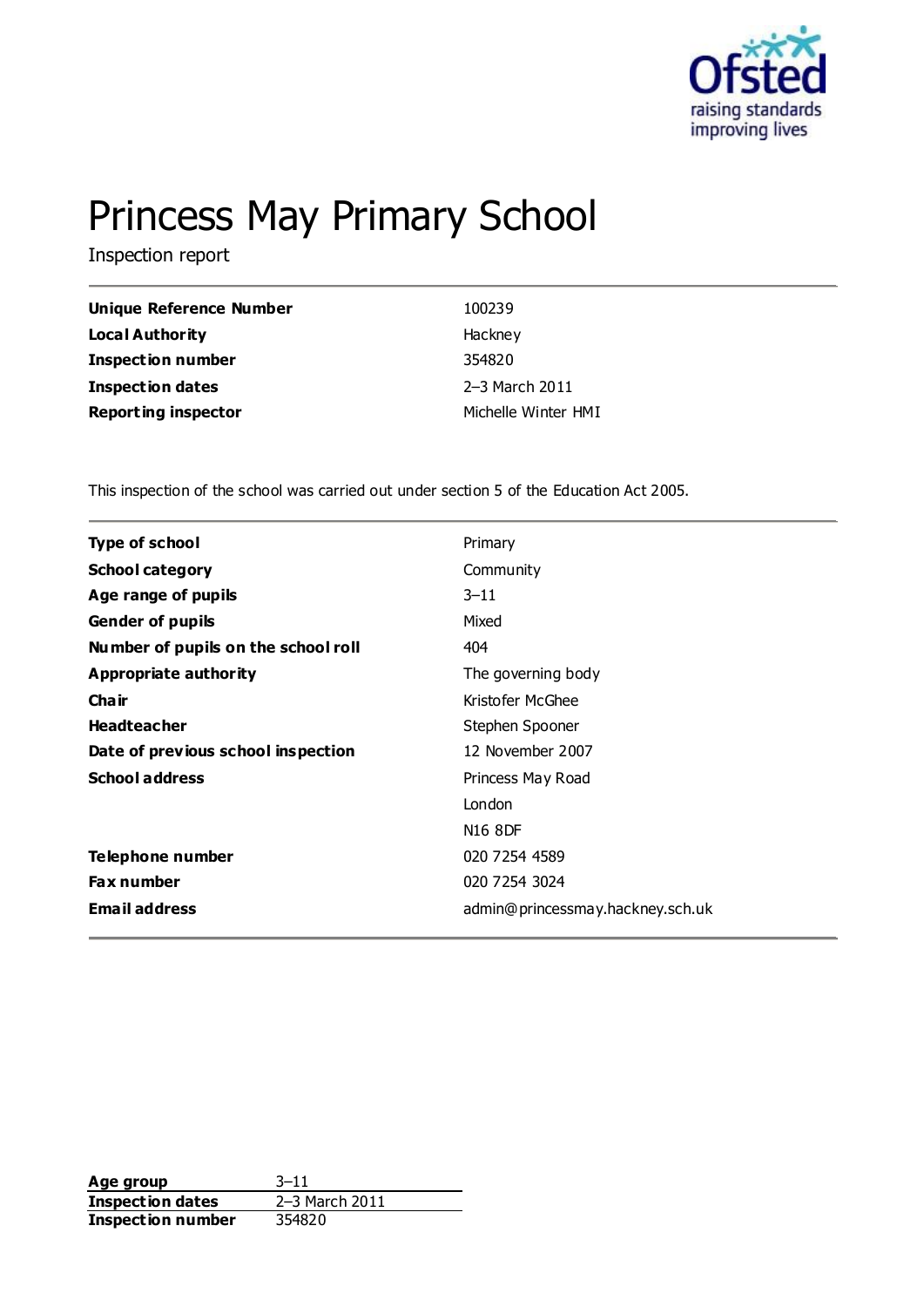The Office for Standards in Education, Children's Services and Skills (Ofsted) regulates and inspects to achieve excellence in the care of children and young people, and in education and skills for learners of all ages. It regulates and inspects childcare and children's social care, and inspects the Children and Family Court Advisory Support Service (Cafcass), schools, colleges, initial teacher training, work-based learning and skills training, adult and community learning, and education and training in prisons and other secure establishments. It assesses council children's services, and inspects services for looked after children, safeguarding and child protection.

Further copies of this report are obtainable from the school. Under the Education Act 2005, the school must provide a copy of this report free of charge to certain categories of people. A charge not exceeding the full cost of reproduction may be made for any other copies supplied.

If you would like a copy of this document in a different format, such as large print or Braille, please telephone 0300 123 4234, or email **[enquiries@ofsted.gov.uk](mailto:enquiries@ofsted.gov.uk)**.

You may copy all or parts of this document for non-commercial educational purposes, as long as you give details of the source and date of publication and do not alter the documentation in any way.

To receive regular email alerts about new publications, including survey reports and school inspection reports, please visit our website and go to 'Subscribe'.

Royal Exchange Buildings St Ann's Square Manchester M2 7LA T: 0300 123 4234 Textphone: 0161 618 8524 E: **[enquiries@ofsted.gov.uk](mailto:enquiries@ofsted.gov.uk)**

W: **[www.ofsted.gov.uk](http://www.ofsted.gov.uk/)**

© Crown copyright 2011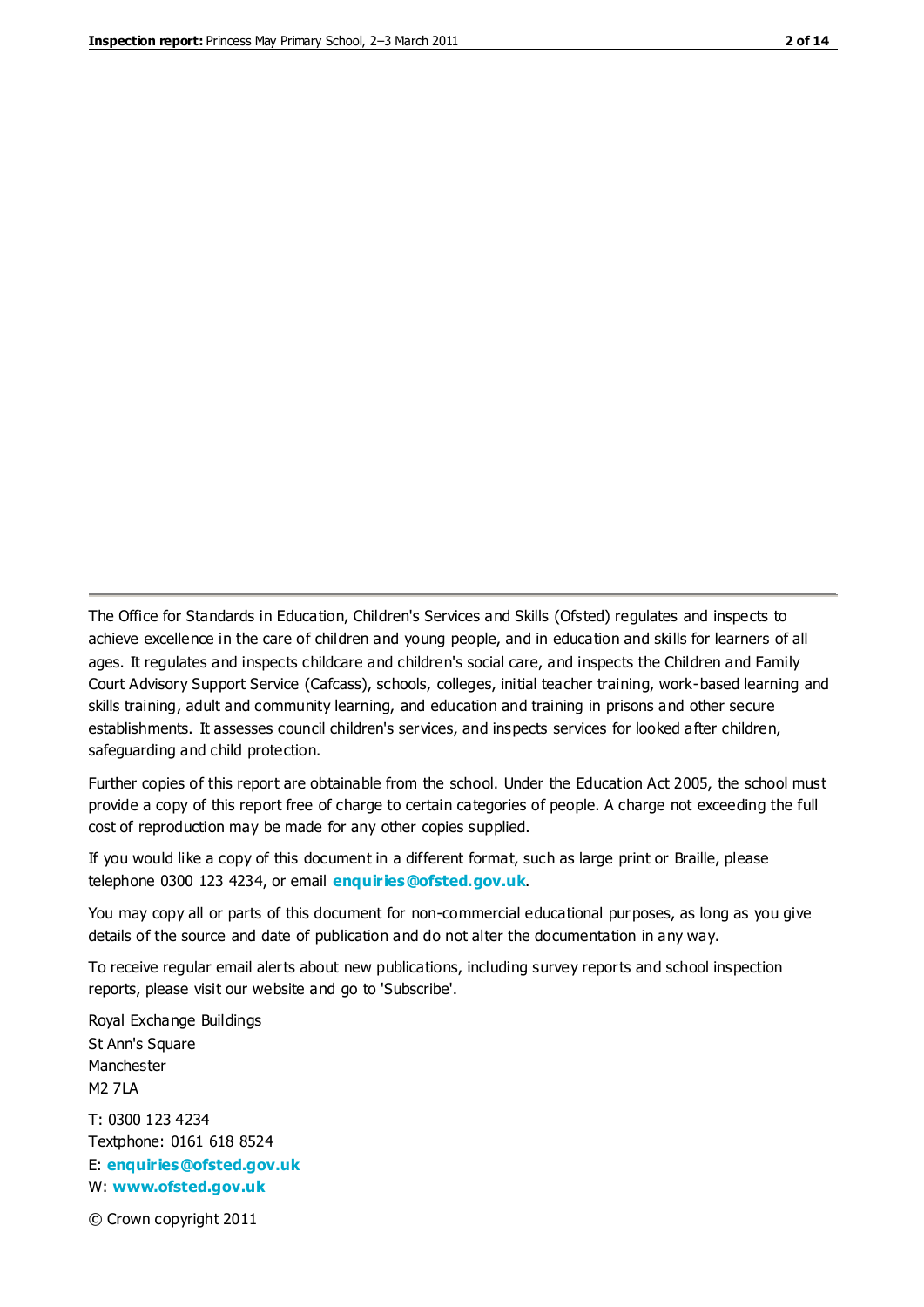## **Introduction**

This inspection was carried out by one of Her Majesty's Inspectors and three additional inspectors. Eighteen lessons were observed and 15 teachers were seen. Meetings were held with groups of pupils, members of the governing body and staff. The inspectors observed the school's work and examined documents including the school development plan, the school's self-evaluation, assessment data used to monitor pupils' performance and attendance information. They also analysed the content of 34 questionnaire returns from parents and carers.

The inspection team reviewed many aspects of the school's work. It looked in detail at a number of key areas.

- $\blacksquare$  The quality and consistency of teaching, including the use of assessment information.
- The school's evidence that care, guidance, support and engagement with parents and carers are now outstanding.
- The effectiveness of leaders and managers at all levels in securing accelerated progress and attainment for all pupils, particularly in mathematics and English.
- The impact of the school's strategies to improve attendance.

## **Information about the school**

This is a larger-than-average primary school. It serves a diverse community. The proportions of pupils from minority ethnic groups and of those who speak English as an additional language are very high. The proportion of pupils known to be eligible for free school meals is well above the national average. The percentage of pupils with special educational needs and/or disabilities is higher than in most other primary schools. Pupil turnover is high. The school offers extended services, including a breakfast club and a play centre which serves a cluster of local schools.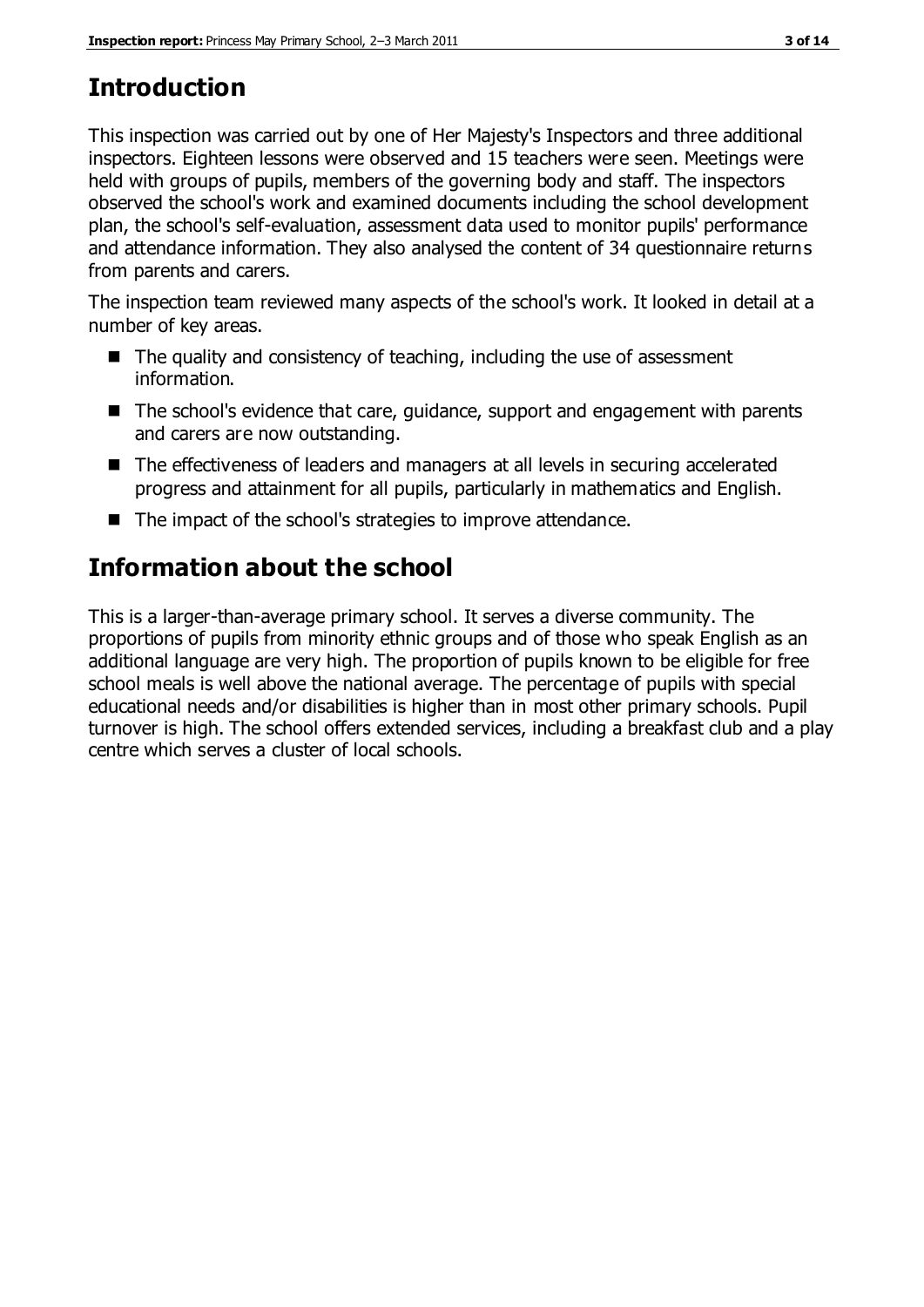**Inspection grades: 1 is outstanding, 2 is good, 3 is satisfactory, and 4 is inadequate** Please turn to the glossary for a description of the grades and inspection terms

## **Inspection judgements**

| Overall effectiveness: how good is the school?  |  |
|-------------------------------------------------|--|
| The school's capacity for sustained improvement |  |

## **Main findings**

This is a satisfactory school which is improving well. This is due to strong leadership which has established an enthusiastic and committed staff team with a clear sense of direction and purpose. Leaders at all levels monitor the quality of provision rigorously and have a precise understanding of how to improve the school. Teachers appreciate the systematic monitoring of lessons and value the feedback they receive, so teaching is improving. However, some lessons do not always provide enough opportunities for pupils to work independently. The good curriculum has improved since the previous inspection. It is adapted to meet the needs of pupils and provides many enrichment opportunities.

The school is successfully addressing the legacy of past gaps in pupils' learning so that standards in mathematics are now broadly average, but not yet in English, by the time pupils leave. Rapid improvements to the management of learning for pupils with special educational needs and/or disabilities and for pupils who speak English as an additional language are having a positive impact. These pupils are making at least satisfactory progress. Effective group and individual support has accelerated progress for many of these pupils. However, in some lessons, the support provided does not give them sufficient opportunities to work independently and, in such cases, learning is only satisfactory.

The effective Early Years Foundation Stage lays the foundations of very good parent and carer partnerships. A major strength of the school is its outstanding engagement with parents and carers. The school reaches out to families in an impressive number of ways, including through the regular use of translations and interpreters to ensure that parents and carers are well informed about their child's progress. They are also helped to support their children's learning, for instance through popular courses, including training for English as an additional language.

Staff provide good care, guidance and support for pupils. The many newcomers to the school are welcomed warmly and settle quickly, helping to create a happy and harmonious community. The school has strong links with the local area and beyond. The school works well to improve the generally average attendance, including through its partnership with the local authority welfare service.

Leaders have an accurate picture of the school's strengths and weaknesses. Precise development planning is directed firmly towards improving pupils' life-chances. Past success and a strong impetus from all leaders underpin the school's good capacity to improve further.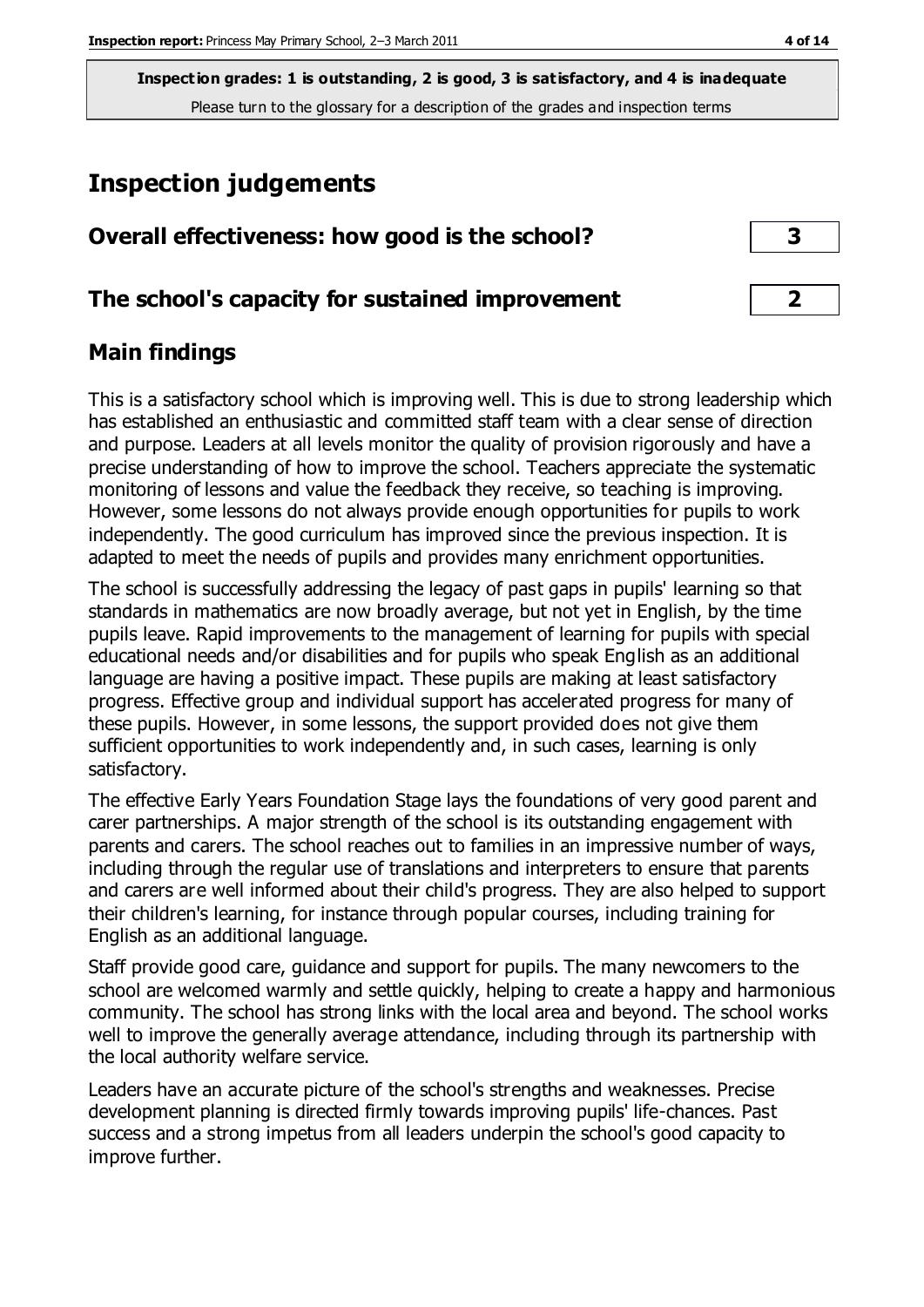**Inspection grades: 1 is outstanding, 2 is good, 3 is satisfactory, and 4 is inadequate** Please turn to the glossary for a description of the grades and inspection terms

## **What does the school need to do to improve further?**

- Improve the quality of teaching and learning so that it is consistently good or better by:
	- developing activities to engage pupils effectively through independent learning tasks
	- $-$  reducing the lengthy teacher explanations
	- $-$  ensuring that all teachers learn from the good and outstanding teaching that exists in the school.
- **IMPROVE Attainment and progress, particularly in English, for all groups by ensuring** the support provided for pupils in lessons offers sufficient opportunities for independent learning.

#### **Outcomes for individuals and groups of pupils 3**

Attainment is low because of a legacy of underachievement; however, there are clear signs that it is improving strongly. Progress is broadly satisfactory, with signs here too that it is improving strongly from very low starting points when pupils enter the school, particularly in language development. The school's own data are indicating that progress for all year groups in mathematics and English is building towards good progress for all groups. This is evidenced in lessons, although progress is variable across year groups and between classes. In the best lessons, progress is accelerated when activities challenge pupils to think for themselves and build on previous learning. However, in some lessons, teachers do not provide enough opportunities for pupils to take responsibility for their own learning and they spend too long listening. Therefore, achievement is satisfactory overall.

Pupils say they feel safe at school and are confident that any issues will be dealt with appropriately. They are polite and friendly and appreciate the wide range of cultures present in each class. Pupils enjoy their learning. Staff apply the behaviour policy consistently and pupils are clear about the school's expectations. The small proportion of pupils with behavioural difficulties is well supported, individually and in groups. Behaviour

in lessons is generally good, but this is not consistent in all areas of the school.  $\bullet$  Pupils are being encouraged to take greater responsibility for their own behaviour at times when things are less structured, for instance on the playground, around the school or in unfamiliar lessons.

Learners adopt healthy lifestyles with enthusiasm and are keen to take part in physical activities in lessons, at play and in after-school clubs. They understand the impact of poor health choices. Pupils contribute purposefully to the school community by taking on responsibilities in the classroom and around the school, including acting as mentors for newly arrived pupils. The school council provides a strong pupil voice and was successful in requesting the newly improved dining provision.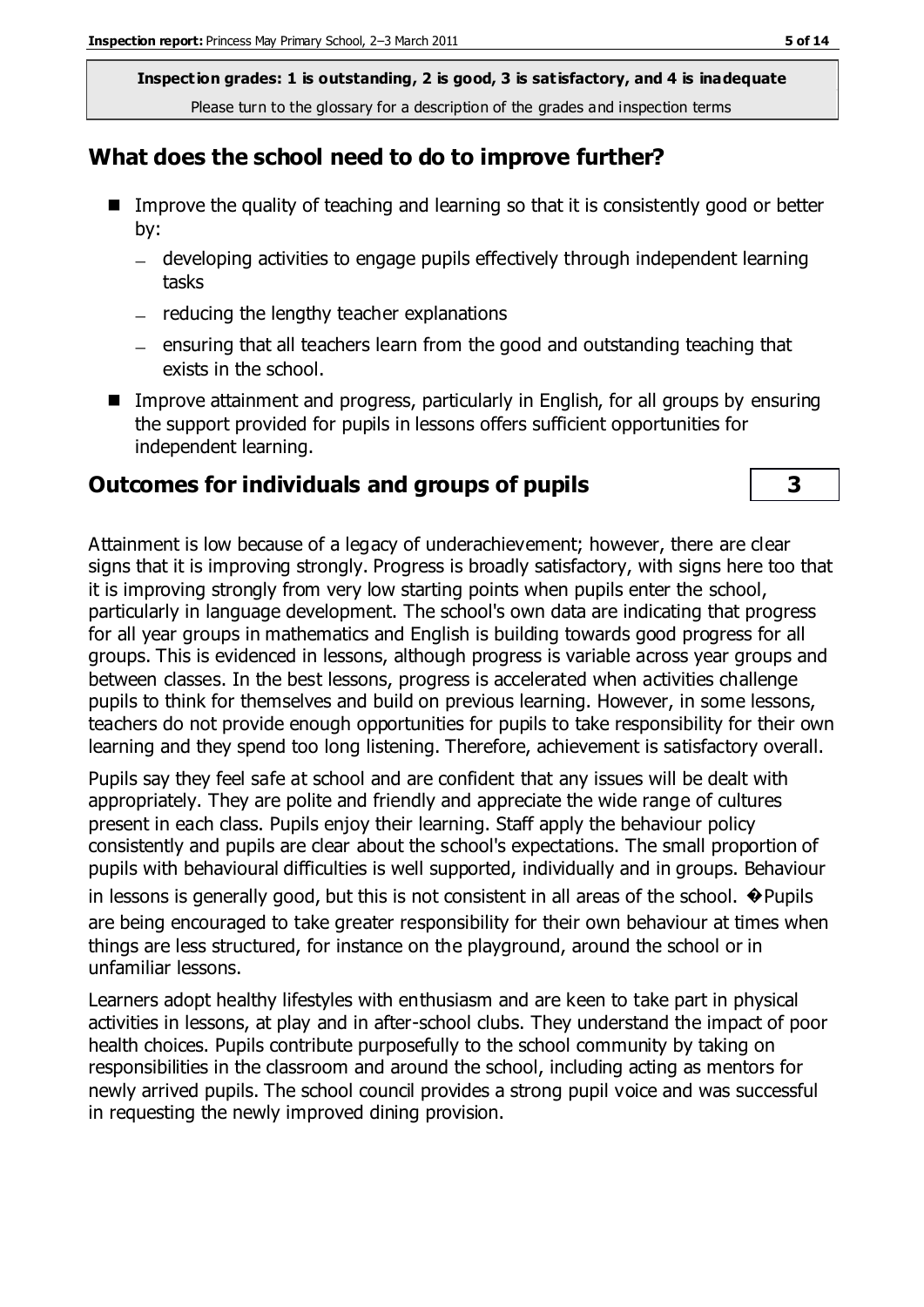## **Inspection grades: 1 is outstanding, 2 is good, 3 is satisfactory, and 4 is inadequate**

Please turn to the glossary for a description of the grades and inspection terms

These are the grades for pupils' outcomes

| Pupils' achievement and the extent to which they enjoy their learning                                                     | 3              |
|---------------------------------------------------------------------------------------------------------------------------|----------------|
| Taking into account:<br>Pupils' attainment <sup>1</sup>                                                                   | 4              |
| The quality of pupils' learning and their progress                                                                        | 3              |
| The quality of learning for pupils with special educational needs and/or disabilities<br>and their progress               | 3              |
| The extent to which pupils feel safe                                                                                      | $\mathbf{2}$   |
| Pupils' behaviour                                                                                                         | 3              |
| The extent to which pupils adopt healthy lifestyles                                                                       | $\overline{2}$ |
| The extent to which pupils contribute to the school and wider community                                                   | $\mathbf{2}$   |
| The extent to which pupils develop workplace and other skills that will contribute to<br>their future economic well-being | 3              |
| Taking into account:<br>Pupils' attendance <sup>1</sup>                                                                   | 3              |
| The extent of pupils' spiritual, moral, social and cultural development                                                   | 2              |

<sup>1</sup> The grades for attainment and attendance are: 1 is high; 2 is above average; 3 is broadly average; and 4 is low

## **How effective is the provision?**

The quality of teaching is variable, but improving. The use of assessment information to plan appropriate work is now embedded and challenging targets are set. Lessons include specific success criteria which are matched to pupils' different learning needs to support all learners, including the higher-achievers. Pupils are clear about how to improve their work because regular marking gives good feedback and highlights the next steps for pupils. In the best lessons, pupils make good or better progress because work is stimulating and teaching is precise and challenging; for example, older pupils were using their good knowledge of number bonds to solve complex calculations. They were encouraged to work together and to explain their thinking. When learning slows, it is because pupils are required to listen to the teacher for too long or are not challenged to work independently. The appropriate use of technology, including interactive whiteboards, adds interest and aids the pace of lessons.

Teachers adapt the planned curriculum to ensure that it engages the interest of different groups of learners. Some subjects are taught within a theme; this adds to pupils' enjoyment because they can see the links in their learning. Activities are made more meaningful to them through the use of real-life experiences, including visits to the local area and visitors into school. Parents' and carers' skills are harnessed to support the good extra-curricular provision, including language clubs in Polish and Spanish led by parents and carers. The care, guidance and support of pupils are good. The environment is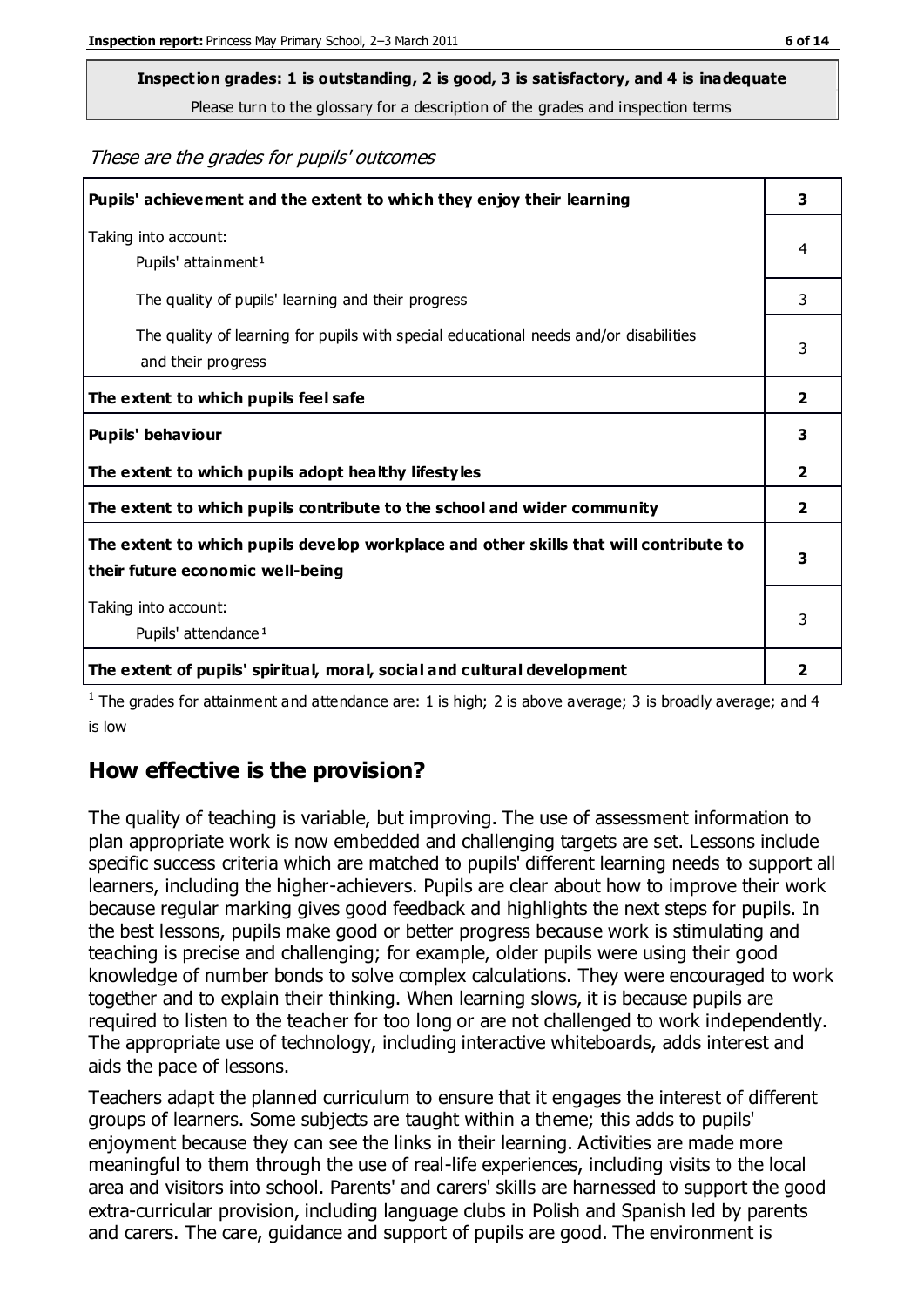**Inspection grades: 1 is outstanding, 2 is good, 3 is satisfactory, and 4 is inadequate** Please turn to the glossary for a description of the grades and inspection terms

stimulating and welcoming. The school works well with individual families to encourage good attendance and to support children with specific learning needs. The school meets the needs of parents, carers and pupils well, through popular extended services, including the breakfast club and play centre. The 'school-gate' project also supports parents and carers very well in areas such as debt-management and routes to employment.

These are the grades for the quality of provision

| The quality of teaching                                                                                    |  |
|------------------------------------------------------------------------------------------------------------|--|
| Taking into account:<br>The use of assessment to support learning                                          |  |
| The extent to which the curriculum meets pupils' needs, including, where relevant,<br>through partnerships |  |
| The effectiveness of care, guidance and support                                                            |  |

## **How effective are leadership and management?**

All leaders are ambitious for the school and clear about how to improve it. Senior leaders are very visible in the school and know the children as individuals. The headteacher works imaginatively to engage with some hard-to-reach families; for instance, regular meetings are held with specific language groups to gather their views and policies such as that for homework are adapted as a result. The school ensures that all parents and carers meet regularly with teachers to discuss their children's progress, through flexible arrangements for meeting times. Parent/carer volunteers support learning well, particularly reading, and some go on to become trained teaching assistants. Effective partnerships, particularly with local trust consultants, are supporting staff in improving leadership and provision.

Staff morale is high because everybody is included in the school's mission to meet the needs of this diverse community. Teachers appreciate the stability now provided by the leadership team and the professional development opportunities they are offered. Many teachers are involved in a project to promote excellent teaching and learning. They work together to evaluate their work and set targets for improvement. There are now many examples of good or better teaching, but there are missed opportunities to share these examples with all teachers.

The school promotes community cohesion well, particularly in the local area, based on good knowledge and understanding of the religious, ethnic and socio-economic context of the school. The school promotes equality of opportunity satisfactorily and tackles discrimination. Safeguarding procedures are robust and meet statutory requirements. The newly reorganised governing body has a clear understanding of the strengths and weaknesses of the school and is beginning to use external and independent sources to monitor the work of the school more systematically and to hold it to account in key areas such as pupils' progress.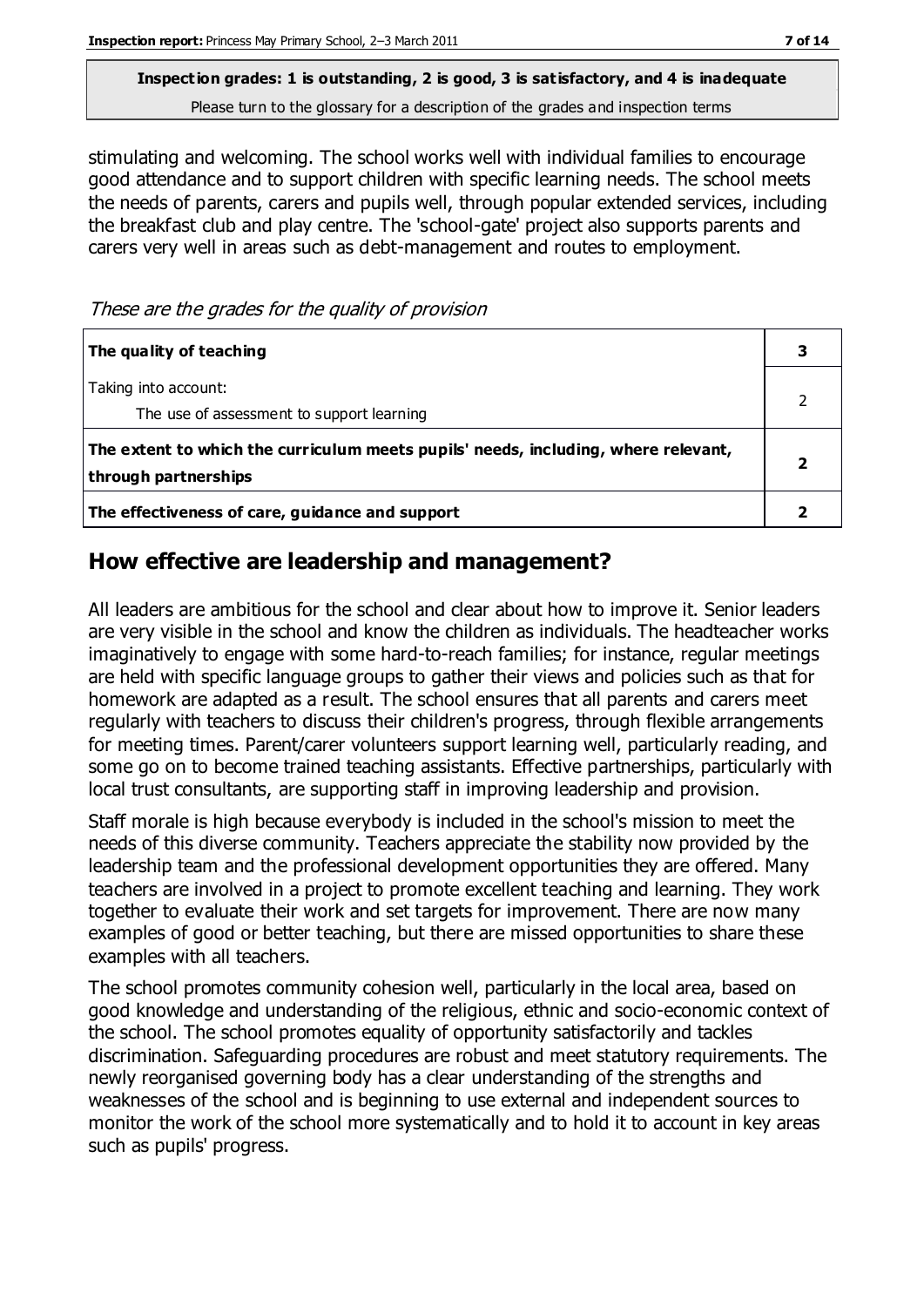**Inspection grades: 1 is outstanding, 2 is good, 3 is satisfactory, and 4 is inadequate**

Please turn to the glossary for a description of the grades and inspection terms

These are the grades for leadership and management

| The effectiveness of leadership and management in embedding ambition and driving<br>improvement                                                                  | $\overline{2}$ |
|------------------------------------------------------------------------------------------------------------------------------------------------------------------|----------------|
| Taking into account:<br>The leadership and management of teaching and learning                                                                                   | 2              |
| The effectiveness of the governing body in challenging and supporting the<br>school so that weaknesses are tackled decisively and statutory responsibilities met | 3              |
| The effectiveness of the school's engagement with parents and carers                                                                                             | 1              |
| The effectiveness of partnerships in promoting learning and well-being                                                                                           | 2              |
| The effectiveness with which the school promotes equality of opportunity and tackles<br>discrimination                                                           | 3              |
| The effectiveness of safeguarding procedures                                                                                                                     | 2              |
| The effectiveness with which the school promotes community cohesion                                                                                              | $\overline{2}$ |
| The effectiveness with which the school deploys resources to achieve value for money                                                                             | 3              |

## **Early Years Foundation Stage**

The quality of provision in the Early Years Foundation Stage is good. The environment is stimulating and well organised to encourage good independent learning. Detailed assessments contribute well to the high-quality planning across all areas of learning, both in classrooms and outdoors. Daily observations and the sensitive guidance of adults ensure that learning is enhanced; for example, one child making a paper boat was encouraged to use the water play area to sail it. Children have good opportunities to work both indoors and outdoors and they are confident to make choices about what they are going to do. They work well also in activities led by adults. There is a good balance of activities chosen by children and those that adults lead. During the inspection, children were particularly enjoying playing in a group with a large parachute. All children show curiosity and interest in their learning and the world around them. Activities are stimulating and well matched to pupils' needs and interests and, consequently, they make good progress. Children are enthusiastic about sharing their learning with parents and carers through weekly open-mornings when learning journals are reviewed. One parent/carer described how this process encouraged her confident engagement with the school.

Adults demonstrate a concern for the welfare and progress of individual children and all children have a key worker who is known to them. �The leadership of the Early Years Foundation Stage is ambitious and highly focused on raising standards for children.

Teaching and the curriculum are regularly reviewed and analysed to ensure there is an appropriate provision to meet the learning needs of all children; for example, a topic on 'Where The Wild Things Are' promoted learning for boys well.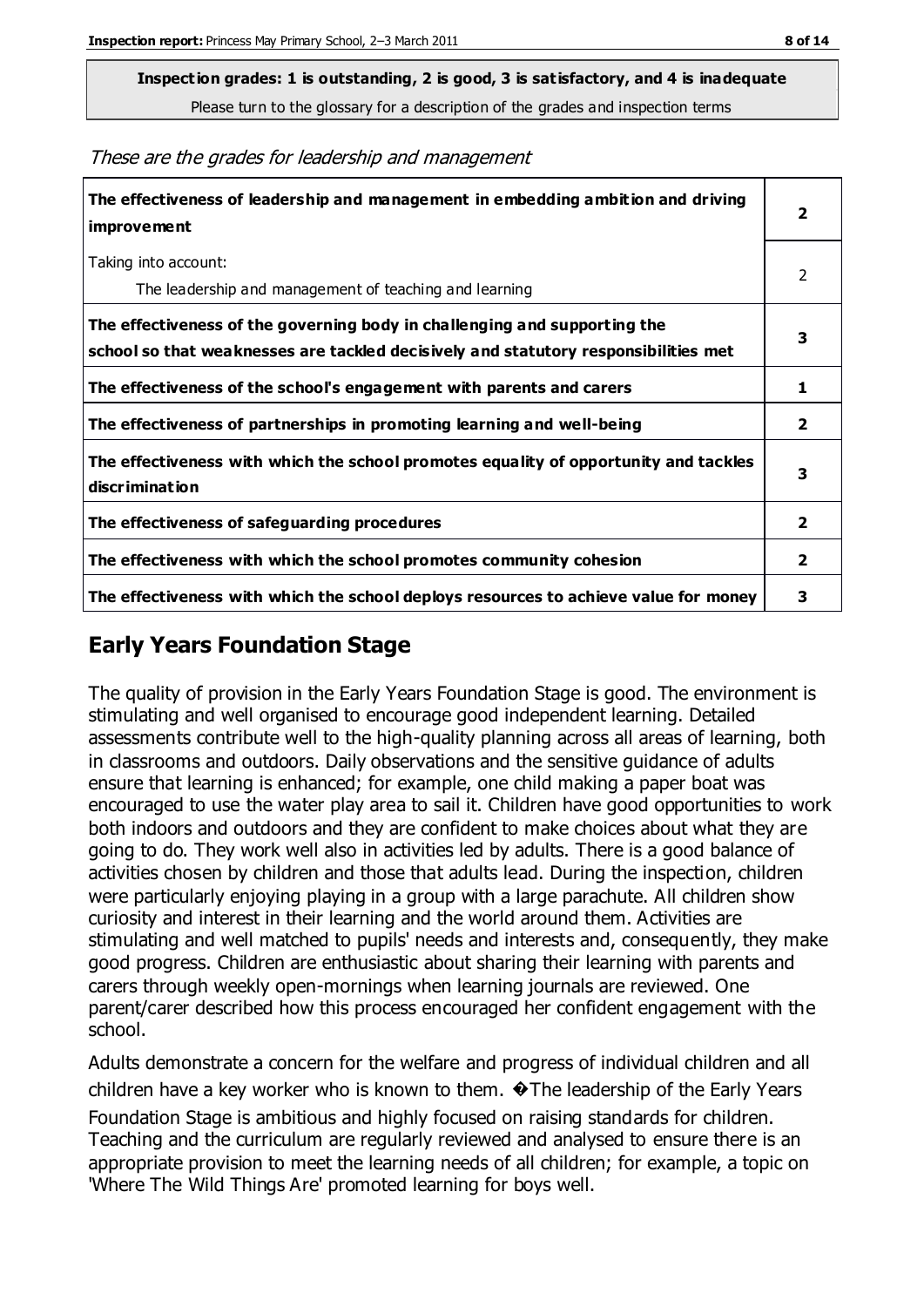**Inspection grades: 1 is outstanding, 2 is good, 3 is satisfactory, and 4 is inadequate**

Please turn to the glossary for a description of the grades and inspection terms

These are the grades for the Early Years Foundation Stage

| <b>Overall effectiveness of the Early Years Foundation Stage</b>                      |  |
|---------------------------------------------------------------------------------------|--|
| Taking into account:<br>Outcomes for children in the Early Years Foundation Stage     |  |
| The quality of provision in the Early Years Foundation Stage                          |  |
| The effectiveness of leadership and management of the Early Years Foundation<br>Stage |  |

## **Views of parents and carers**

A very low proportion of parents and carers responded to the questionnaire and very few made additional comments. Responses indicate a high level of support and confidence in the school.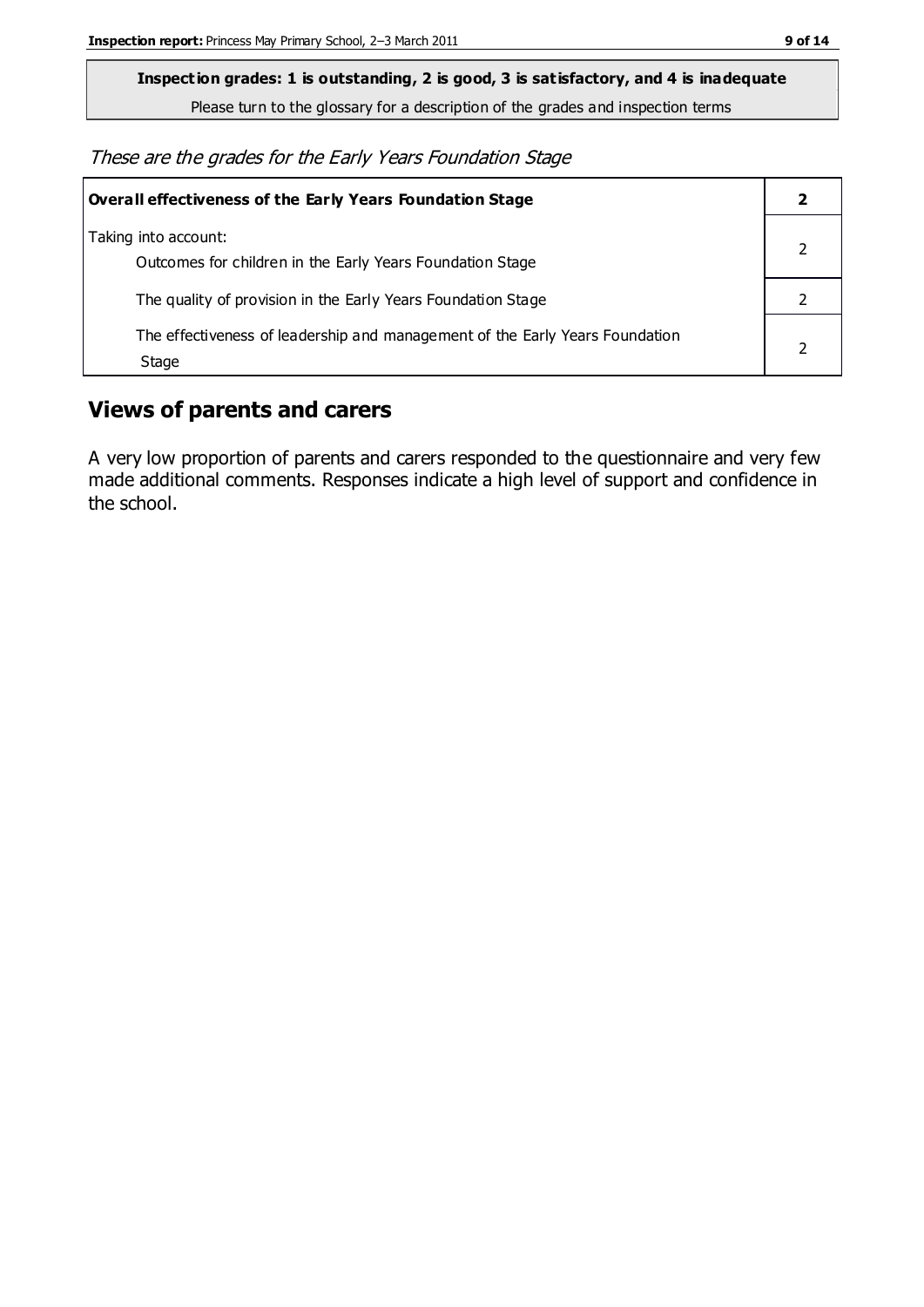#### **Responses from parents and carers to Ofsted's questionnaire**

Ofsted invited all the registered parents and carers of pupils registered at Princess May Primary School t o complete a questionnaire about their views of the school.

In the questionnaire, parents and carers were asked to record how strongly they agreed with 13 statements about the school.

The inspection team received 34 completed questionnaires by the end of the on-site inspection. In total, there are 404 pupils registered at the school.

| <b>Statements</b>                                                                                                                                                                                                                                       |              | <b>Strongly</b><br><b>Agree</b><br>agree |              |               | <b>Disagree</b> |               | <b>Strongly</b><br>disagree |               |
|---------------------------------------------------------------------------------------------------------------------------------------------------------------------------------------------------------------------------------------------------------|--------------|------------------------------------------|--------------|---------------|-----------------|---------------|-----------------------------|---------------|
|                                                                                                                                                                                                                                                         | <b>Total</b> | $\frac{1}{2}$                            | <b>Total</b> | $\frac{1}{2}$ | <b>Total</b>    | $\frac{1}{2}$ | <b>Total</b>                | $\frac{1}{2}$ |
| My child enjoys school                                                                                                                                                                                                                                  | 21           | 62                                       | 12           | 35            | $\mathbf{1}$    | 3             | $\mathbf 0$                 | $\mathbf 0$   |
| The school keeps my child<br>safe                                                                                                                                                                                                                       | 16           | 47                                       | 16           | 47            | $\overline{2}$  | 6             | $\mathbf 0$                 | $\mathbf 0$   |
| My school informs me about<br>my child's progress                                                                                                                                                                                                       | 19           | 56                                       | 14           | 41            | 0               | $\mathbf{0}$  | $\mathbf{1}$                | 3             |
| My child is making enough<br>progress at this school                                                                                                                                                                                                    | 17           | 50                                       | 15           | 44            | $\mathbf{1}$    | 3             | $\mathbf{1}$                | 3             |
| The teaching is good at this<br>school                                                                                                                                                                                                                  | 18           | 53                                       | 14           | 41            | $\mathbf{1}$    | 3             | $\mathbf{1}$                | 3             |
| The school helps me to<br>support my child's learning                                                                                                                                                                                                   | 18           | 53                                       | 13           | 38            | 3               | 9             | $\mathbf 0$                 | $\mathbf 0$   |
| The school helps my child to<br>have a healthy lifestyle                                                                                                                                                                                                | 14           | 41                                       | 18           | 53            | $\overline{2}$  | 6             | $\mathbf 0$                 | $\mathbf 0$   |
| The school makes sure that<br>my child is well prepared for<br>the future (for example<br>changing year group,<br>changing school, and for<br>children who are finishing<br>school, entering further or<br>higher education, or entering<br>employment) | 8            | 24                                       | 17           | 50            | $\overline{2}$  | 6             | $\mathbf{1}$                | 3             |
| The school meets my child's<br>particular needs                                                                                                                                                                                                         | 10           | 29                                       | 15           | 44            | 4               | 12            | $\mathbf 0$                 | $\mathbf 0$   |
| The school deals effectively<br>with unacceptable behaviour                                                                                                                                                                                             | 16           | 47                                       | 11           | 32            | 4               | 12            | $\mathbf 0$                 | $\pmb{0}$     |
| The school takes account of<br>my suggestions and concerns                                                                                                                                                                                              | 12           | 35                                       | 16           | 47            | 4               | 12            | 1                           | 3             |
| The school is led and<br>managed effectively                                                                                                                                                                                                            | 13           | 38                                       | 18           | 53            | $\mathbf{1}$    | 3             | $\overline{2}$              | 6             |
| Overall, I am happy with my<br>child's experience at this<br>school                                                                                                                                                                                     | 19           | 56                                       | 11           | 32            | $\overline{4}$  | 12            | $\mathbf 0$                 | $\pmb{0}$     |

The table above summarises the responses that parents and carers made to each statement. The percentages indicate the proportion of parents and carers giving that response out of the total number of completed questionnaires. Where one or more parents and carers chose not to answer a particular question, the percentages will not add up to 100%.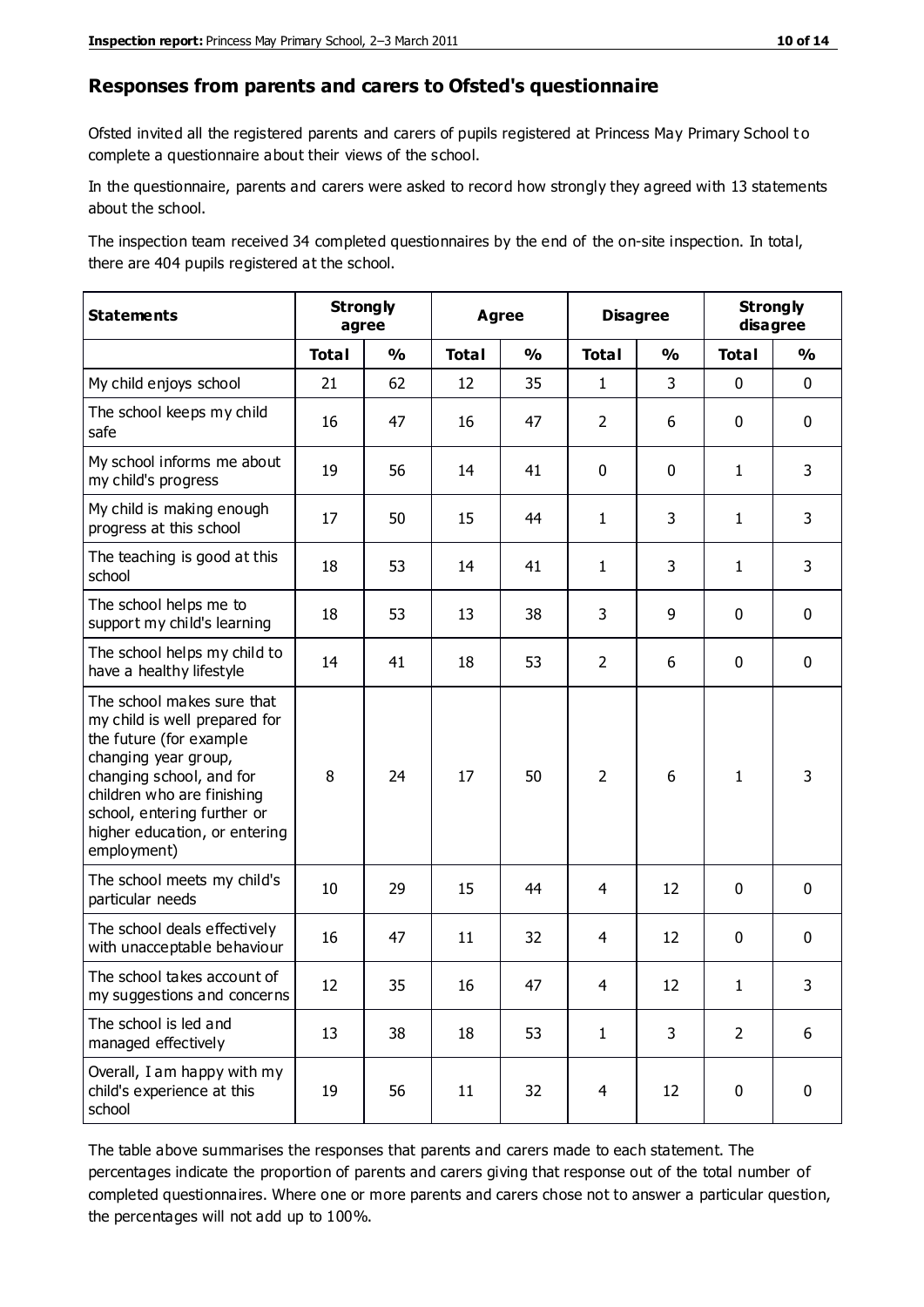## **Glossary**

| Grade   | <b>Judgement</b> | <b>Description</b>                                                                                                                                                                                                            |
|---------|------------------|-------------------------------------------------------------------------------------------------------------------------------------------------------------------------------------------------------------------------------|
| Grade 1 | Outstanding      | These features are highly effective. An outstanding school<br>provides exceptionally well for all its pupils' needs.                                                                                                          |
| Grade 2 | Good             | These are very positive features of a school. A school that<br>is good is serving its pupils well.                                                                                                                            |
| Grade 3 | Satisfactory     | These features are of reasonable quality. A satisfactory<br>school is providing adequately for its pupils.                                                                                                                    |
| Grade 4 | Inadequate       | These features are not of an acceptable standard. An<br>inadequate school needs to make significant improvement<br>in order to meet the needs of its pupils. Ofsted inspectors<br>will make further visits until it improves. |

## **What inspection judgements mean**

## **Overall effectiveness of schools**

|                       | Overall effectiveness judgement (percentage of schools) |      |                     |                   |
|-----------------------|---------------------------------------------------------|------|---------------------|-------------------|
| <b>Type of school</b> | <b>Outstanding</b>                                      | Good | <b>Satisfactory</b> | <b>Inadequate</b> |
| Nursery schools       | 59                                                      | 35   | 3                   | 3                 |
| Primary schools       | 9                                                       | 44   | 39                  | 7                 |
| Secondary schools     | 13                                                      | 36   | 41                  | 11                |
| Sixth forms           | 15                                                      | 39   | 43                  | 3                 |
| Special schools       | 35                                                      | 43   | 17                  | 5                 |
| Pupil referral units  | 21                                                      | 42   | 29                  | 9                 |
| All schools           | 13                                                      | 43   | 37                  | 8                 |

New school inspection arrangements were introduced on 1 September 2009. This means that inspectors now make some additional judgements that were not made previously.

The data in the table above are for the period 1 September 2009 to 31 August 2010 and are consistent with the latest published official statistics about maintained school inspec tion outcomes (see **[www.ofsted.gov.uk](http://www.ofsted.gov.uk/)**).

The sample of schools inspected during 2009/10 was not representative of all schools nationally, as weaker schools are inspected more frequently than good or outstanding schools.

Percentages are rounded and do not always add exactly to 100.

Sixth form figures reflect the judgements made for the overall effectiveness of the sixth form in secondary schools, special schools and pupil referral units.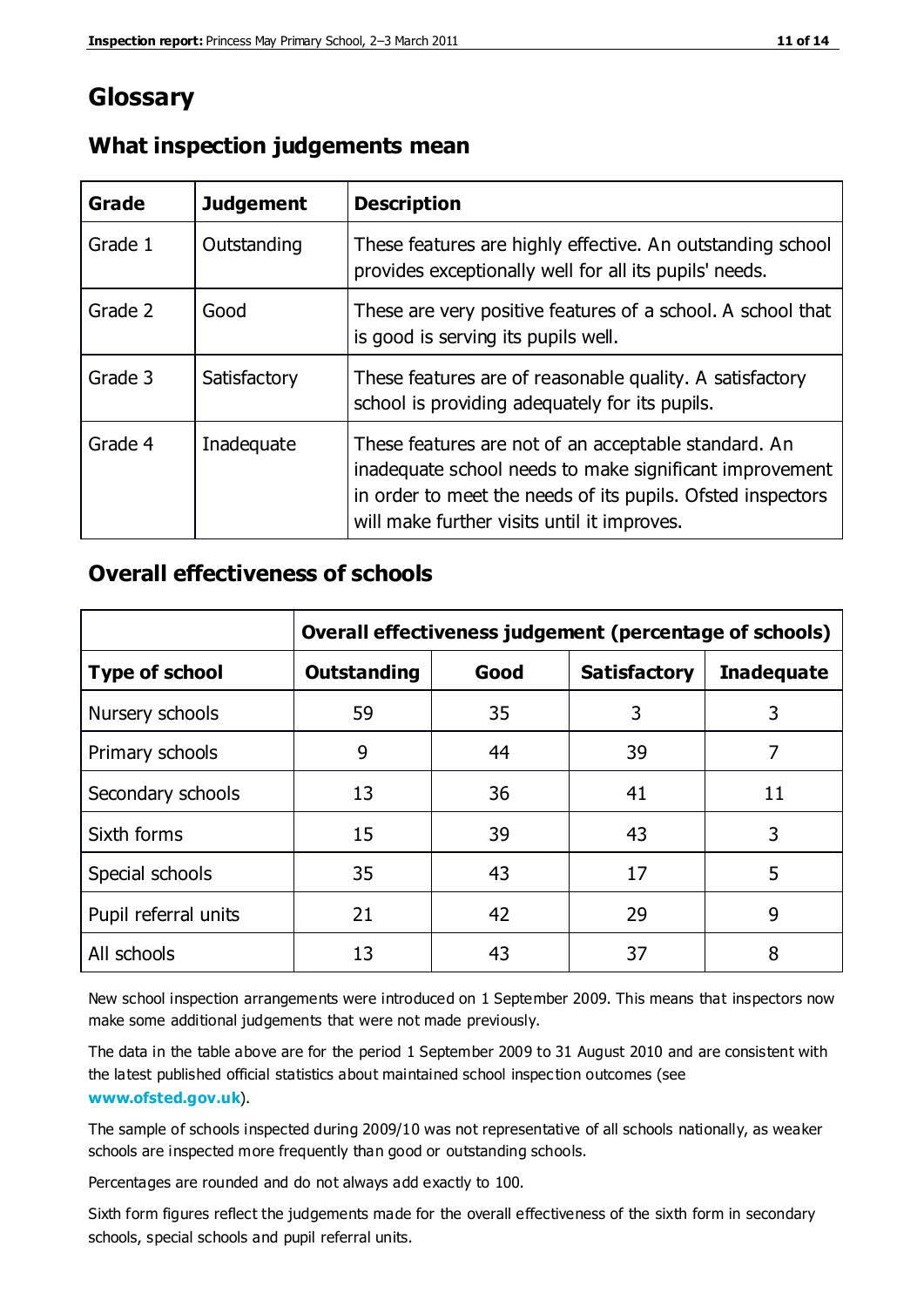## **Common terminology used by inspectors**

| Achievement:               | the progress and success of a pupil in their learning,<br>development or training.                                                                                                                                                          |  |  |
|----------------------------|---------------------------------------------------------------------------------------------------------------------------------------------------------------------------------------------------------------------------------------------|--|--|
| Attainment:                | the standard of the pupils' work shown by test and<br>examination results and in lessons.                                                                                                                                                   |  |  |
| Capacity to improve:       | the proven ability of the school to continue<br>improving. Inspectors base this judgement on what<br>the school has accomplished so far and on the quality<br>of its systems to maintain improvement.                                       |  |  |
| Leadership and management: | the contribution of all the staff with responsibilities,<br>not just the headteacher, to identifying priorities,<br>directing and motivating staff and running the school.                                                                  |  |  |
| Learning:                  | how well pupils acquire knowledge, develop their<br>understanding, learn and practise skills and are<br>developing their competence as learners.                                                                                            |  |  |
| Overall effectiveness:     | inspectors form a judgement on a school's overall<br>effectiveness based on the findings from their<br>inspection of the school. The following judgements,<br>in particular, influence what the overall effectiveness<br>judgement will be. |  |  |
|                            | The school's capacity for sustained<br>improvement.                                                                                                                                                                                         |  |  |
|                            | Outcomes for individuals and groups of pupils.                                                                                                                                                                                              |  |  |
|                            | The quality of teaching.                                                                                                                                                                                                                    |  |  |
|                            | The extent to which the curriculum meets<br>pupils' needs, including, where relevant,<br>through partnerships.                                                                                                                              |  |  |
|                            | The effectiveness of care, guidance and<br>support.                                                                                                                                                                                         |  |  |
| Progress:                  | the rate at which pupils are learning in lessons and<br>over longer periods of time. It is often measured by<br>comparing the pupils' attainment at the end of a key                                                                        |  |  |

stage with their attainment when they started.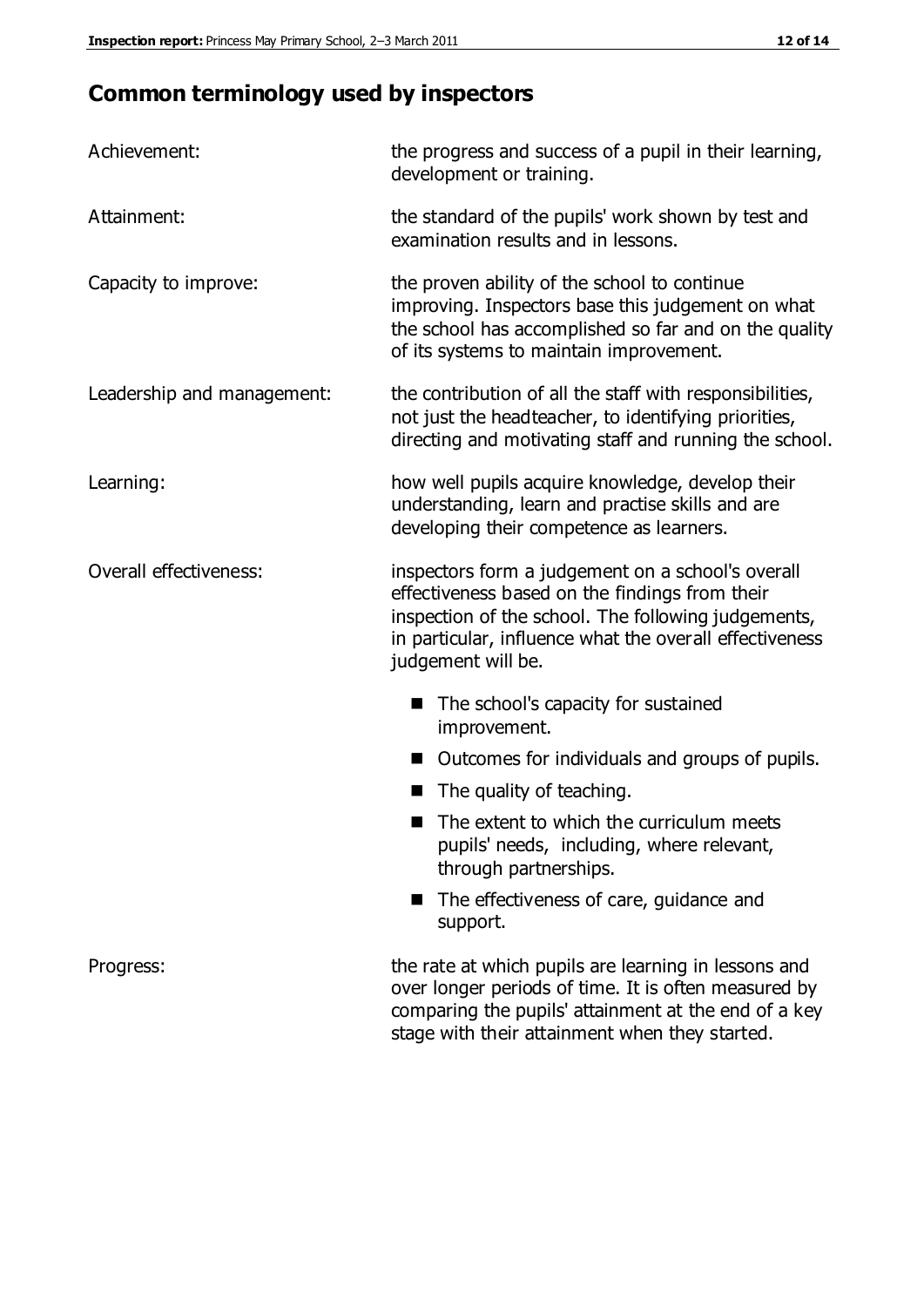## **This letter is provided for the school, parents and carers to share with their children. It describes Ofsted's main findings from the inspection of their school.**

#### 4 March 2011

#### Dear Pupils

#### **Inspection of Princess May Primary School, London N16 8DF**

Thank you for making us so welcome when we visited your school recently. We, certainly, enjoyed talking with you and were impressed by your politeness and confidence. We know from talking to you and reading your questionnaires that you enjoy being at school and feel safe there. Your school council is making a difference to the school and some of you happily take responsibility for welcoming new pupils and supporting each other at playtimes through your buddy system. The headteacher and the staff take good care of you and work well with your families. We were pleased to see that your progress is improving because you are enjoying your lessons and all of the extra-curricular activities you have. We know that the school listens to your suggestions, for example in the sort of clubs that you would like. The teachers also provide special opportunities to learn in new ways and we enjoyed seeing your hard work and costumes in 'Book Week Assembly'.

We have asked Mr Spooner, the staff and governing body to try to make your school even better by:

- making sure that more lessons are as good as the very best so that you make at least good progress
- making sure that all of you have the opportunity to work independently more often.

We hope you will play your part by continuing to work hard and do your best. We wish you every success in the future.

Yours sincerely

Michelle Winter

Her Majesty's Inspector (on behalf of the inspection team)